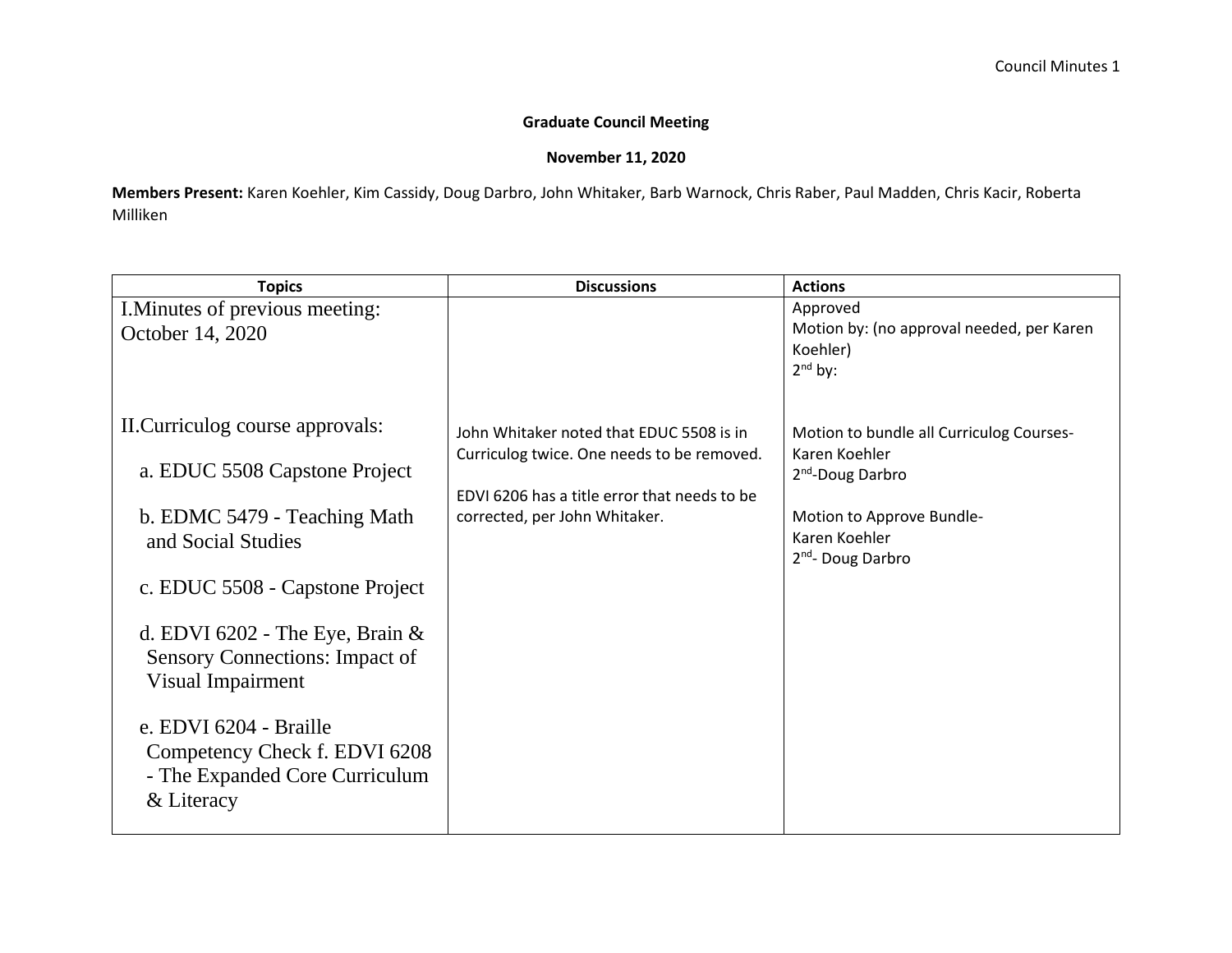| III. Developing a culture of<br>scholarship on campus- Dr. Madden | Dr. Madden Main Points:<br>• Conversation started approximately 2<br>years ago to have a Culture of Scholarship<br>on campus;<br>• Specifically, grad programs should have a<br>culture of scholarship;<br>• Dr. Ahuja wants to find ways to encourage<br>faculty scholarship;<br>Christine Raber noted that the library will<br>implementing the Digital Depository and<br>their group will be the first to go up;<br>Celebration of Scholarship could possibly<br>have a graduate research day;<br>Barb Warnock noted that it would be good if<br>more programs would share information,<br>collaboration, share a timeline, etc.<br>Kim Cassidy noted that the School of<br>Education is working on a plan to increase<br>faculty scholarship as part of the masters<br>capstone restructuring process. This plan<br>would fit perfectly with what we are<br>discussing. |  |
|-------------------------------------------------------------------|-----------------------------------------------------------------------------------------------------------------------------------------------------------------------------------------------------------------------------------------------------------------------------------------------------------------------------------------------------------------------------------------------------------------------------------------------------------------------------------------------------------------------------------------------------------------------------------------------------------------------------------------------------------------------------------------------------------------------------------------------------------------------------------------------------------------------------------------------------------------------------|--|
|                                                                   | Karen Koehler noted that it would be nice of<br>we all knew what current research was<br>happening at Shawnee, whether it be<br>intercollegiate or with other universities. We<br>could highlight it.                                                                                                                                                                                                                                                                                                                                                                                                                                                                                                                                                                                                                                                                       |  |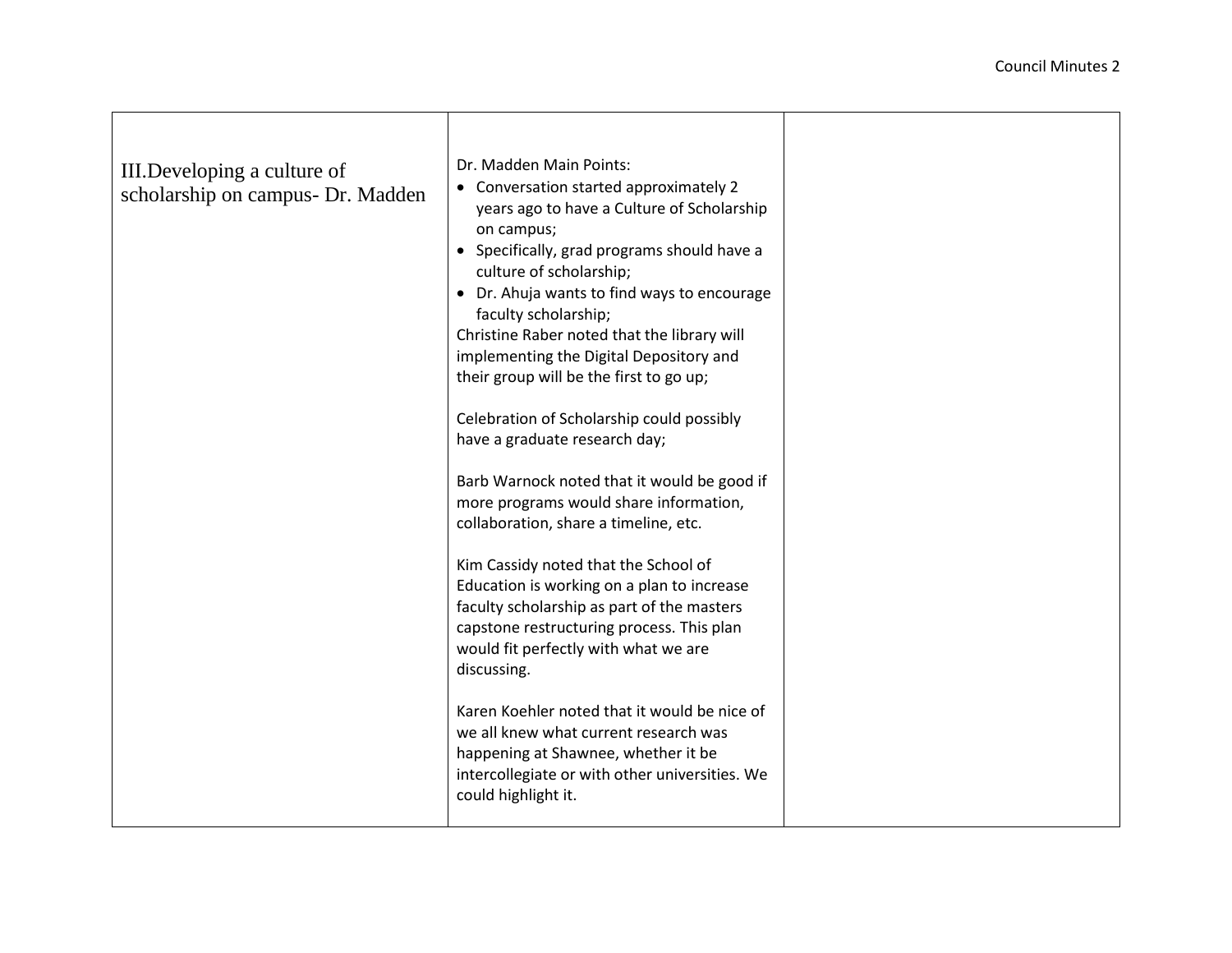| Roberta Milliken noted that research             |  |
|--------------------------------------------------|--|
| enhances teaching. We talk about it like it's    |  |
| separate, but it's not. We need to do better     |  |
| in how we talk about our scholarship.            |  |
|                                                  |  |
| Christine Raber noted that a culture of          |  |
| scholarship is a great way to address            |  |
| [research enhances teaching] this.               |  |
| Scholarship becomes a norm like teaching         |  |
| and service.                                     |  |
|                                                  |  |
| Chris Kacir noted that the expectation needs     |  |
| to be there-whether it's students or faculty. If |  |
| the expectation is not present then              |  |
| scholarship is not pressed. We have              |  |
| progressed in infrastructure, but not            |  |
| expectations. We are the choir-It is an          |  |
| expectation for grad faculty. We are             |  |
| beginning a shift in mindset. As far as budget   |  |
| goes, (Christina asked if there would be         |  |
| money available for incentive) having a          |  |
| different pool of money for grants that have     |  |
| a required match, build in a buyout for          |  |
| faculty courses and use an adjunct;              |  |
|                                                  |  |
| Christina asked if there was someone on          |  |
| campus to help with program grants, fed          |  |
| grants-how do we discover or apply for           |  |
| external funding at a moderate level?            |  |
|                                                  |  |
| Chris Kacir explained that Chris Schaeffer       |  |
| does do some work, but his office is down to     |  |
| two staff plus a student worker.                 |  |
|                                                  |  |
|                                                  |  |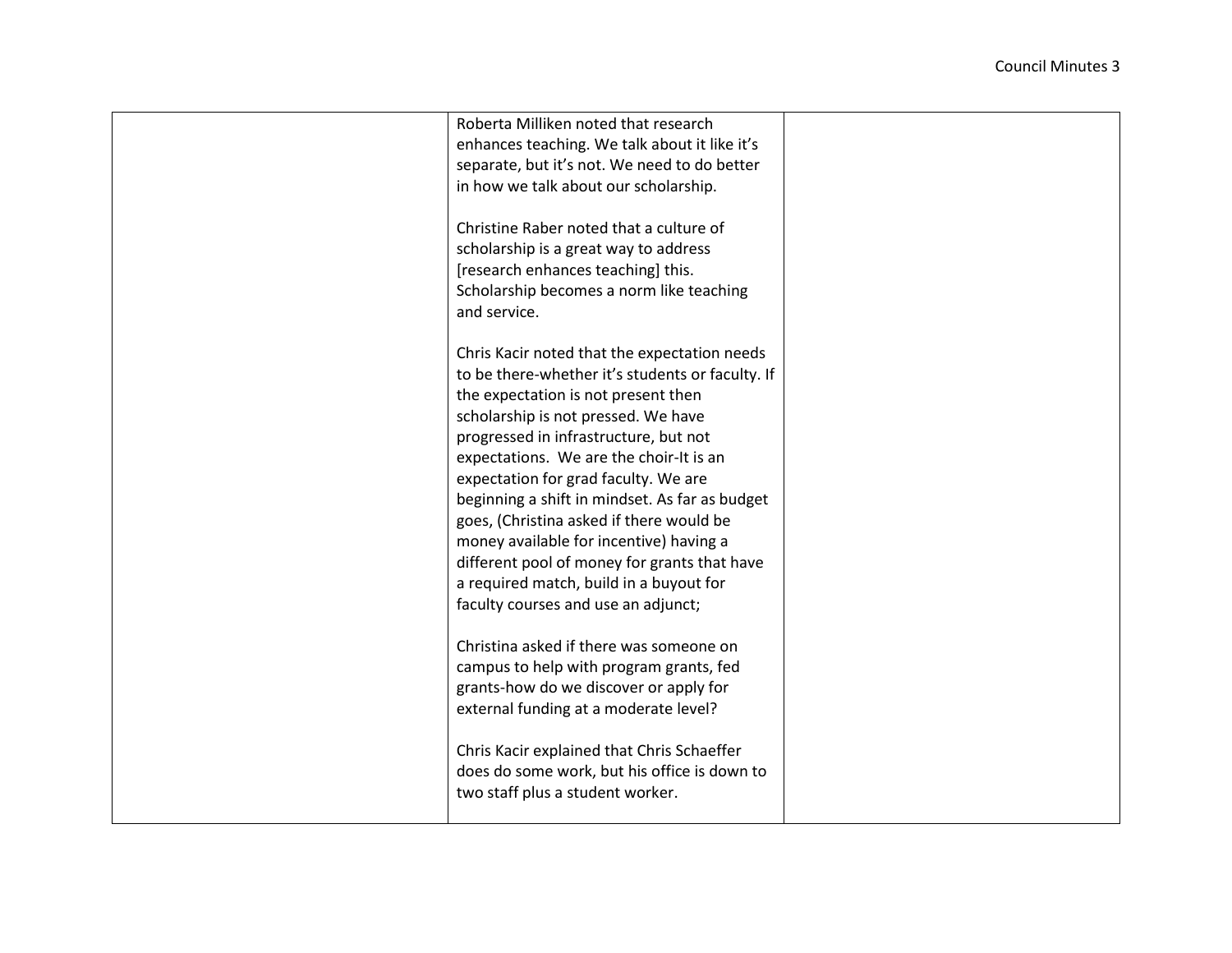|                                   | Karen Koehler asked if there might be              |  |
|-----------------------------------|----------------------------------------------------|--|
|                                   |                                                    |  |
|                                   | funding for a part-time person to help with        |  |
|                                   | grants.                                            |  |
|                                   |                                                    |  |
|                                   | Chris Kacir said Dr. Sunil has discussed that      |  |
|                                   | and there are options/pools of money that          |  |
|                                   |                                                    |  |
|                                   | may be accessible. He also noted that he had       |  |
|                                   | seen an impressive Capstone presentation           |  |
|                                   | where the students write up their scholarly        |  |
|                                   | experience as a poster and the posters were        |  |
|                                   | displayed in acrylic poster frames all over the    |  |
|                                   | walls of the university to share with other        |  |
|                                   |                                                    |  |
|                                   | students. We all agreed that this was a great      |  |
|                                   | idea!                                              |  |
|                                   |                                                    |  |
|                                   | Karen Koehler asked for us all to consider         |  |
|                                   | some ideas and come back in January ready          |  |
|                                   | to discuss.                                        |  |
|                                   |                                                    |  |
|                                   |                                                    |  |
| <b>IV.GA Evaluation Form</b>      |                                                    |  |
|                                   | Barb Warnock put the GA Evaluation form            |  |
|                                   | together.                                          |  |
|                                   | Roberta Milliken noted that if we are using        |  |
|                                   | GAs to teach, we may need additional               |  |
|                                   | information on the form.                           |  |
|                                   |                                                    |  |
|                                   | Barb noted she could add that in the form of       |  |
|                                   | a 3 <sup>rd</sup> option for GAs teaching section. |  |
|                                   |                                                    |  |
|                                   |                                                    |  |
| V. Course Cap Self Reporting Form | Christine Raber noted that the course cap          |  |
|                                   | needs to have some consideration for               |  |
|                                   |                                                    |  |
|                                   | programs.                                          |  |
|                                   |                                                    |  |
|                                   | Barb Warnock noted that we need to look at         |  |